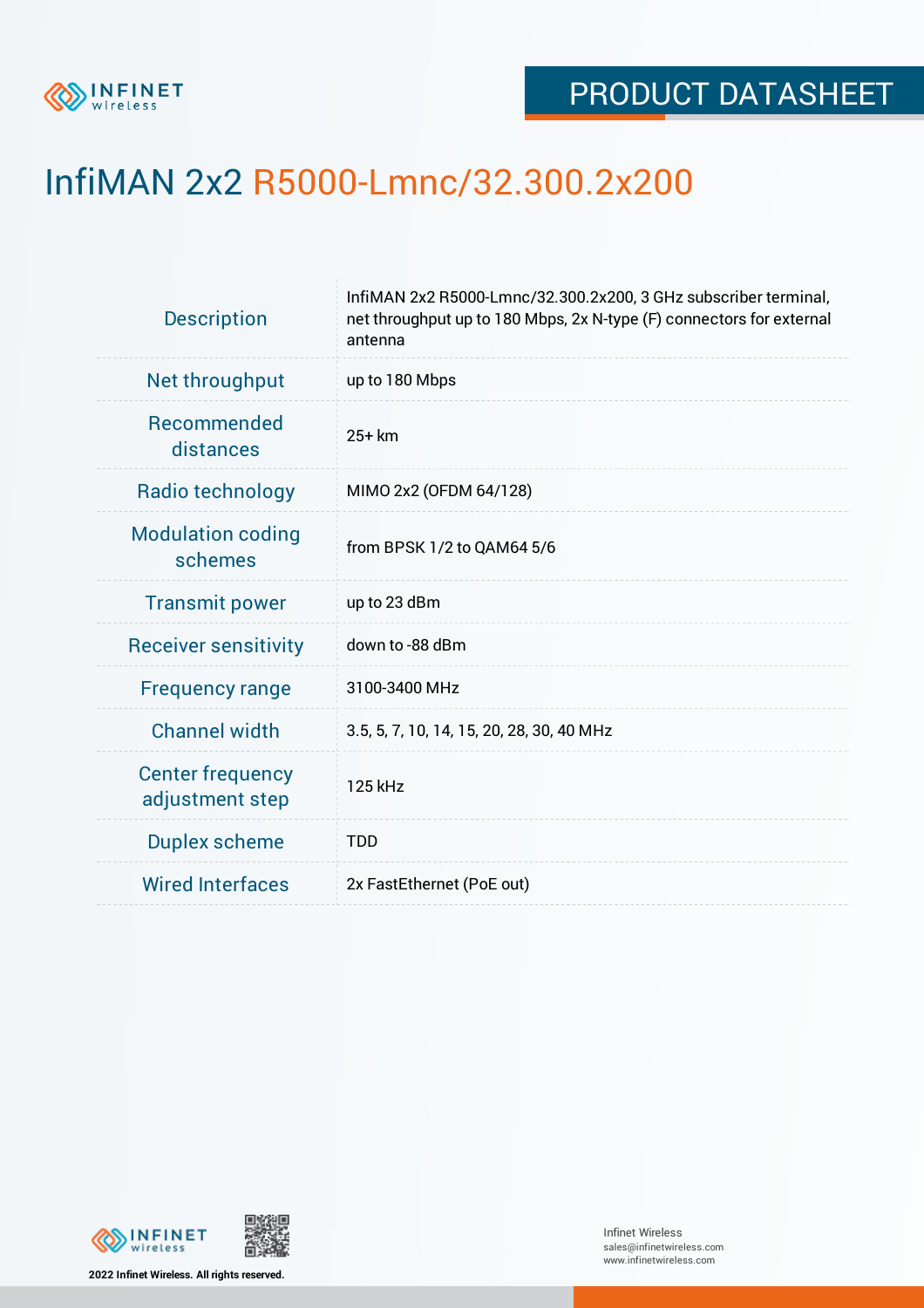

## PRODUCT DATASHEET

## InfiMAN 2x2 R5000-Lmnc/32.300.2x200

| <b>Consumption</b>         | up to 15 W                                                                                                                                                                                                                                                                                                                   |               |                |                 |                      |
|----------------------------|------------------------------------------------------------------------------------------------------------------------------------------------------------------------------------------------------------------------------------------------------------------------------------------------------------------------------|---------------|----------------|-----------------|----------------------|
| <b>Power options</b>       | 110-240 VAC @ 50/60 Hz, +956 VDC                                                                                                                                                                                                                                                                                             |               |                |                 |                      |
| <b>Outdoor Unit (ODU)</b>  | 240 x 240 x 50 mm, 1.6 kg                                                                                                                                                                                                                                                                                                    |               |                |                 |                      |
|                            |                                                                                                                                                                                                                                                                                                                              |               |                |                 |                      |
| <b>Part Number Options</b> | Prefix                                                                                                                                                                                                                                                                                                                       | Freq.<br>Band | <b>Bitrate</b> | Output<br>Power | Capacity             |
|                            | R5000-Lmnc                                                                                                                                                                                                                                                                                                                   | 32            | <i>300</i>     | 2x200           | 8<br>20<br>50<br>300 |
| <b>Part Number Example</b> | R5000-Lmnc/32.300.2x200 50                                                                                                                                                                                                                                                                                                   |               |                |                 |                      |
| <b>Packing List</b>        | - Outdoor unit R5000-Lmnc/32.300.2x200 - 1 pcs.<br>- Power Supply IDU-CPE(48V) - 1 pcs.<br>- Power Cord - 1 pcs.<br>- Cable Gland - 2 pcs.<br>- Standard RJ-45 connector - 2 pcs.<br>- Shielded RJ-45 connector - 1 pcs.<br>- RJ-45 Plug Cap - 1 pcs.<br>- MONT-KIT-85 Mounting kit - 1 pcs.<br>- Quick Start Guide - 1 pcs. |               |                |                 |                      |



**2022 Infinet Wireless. All rights reserved.**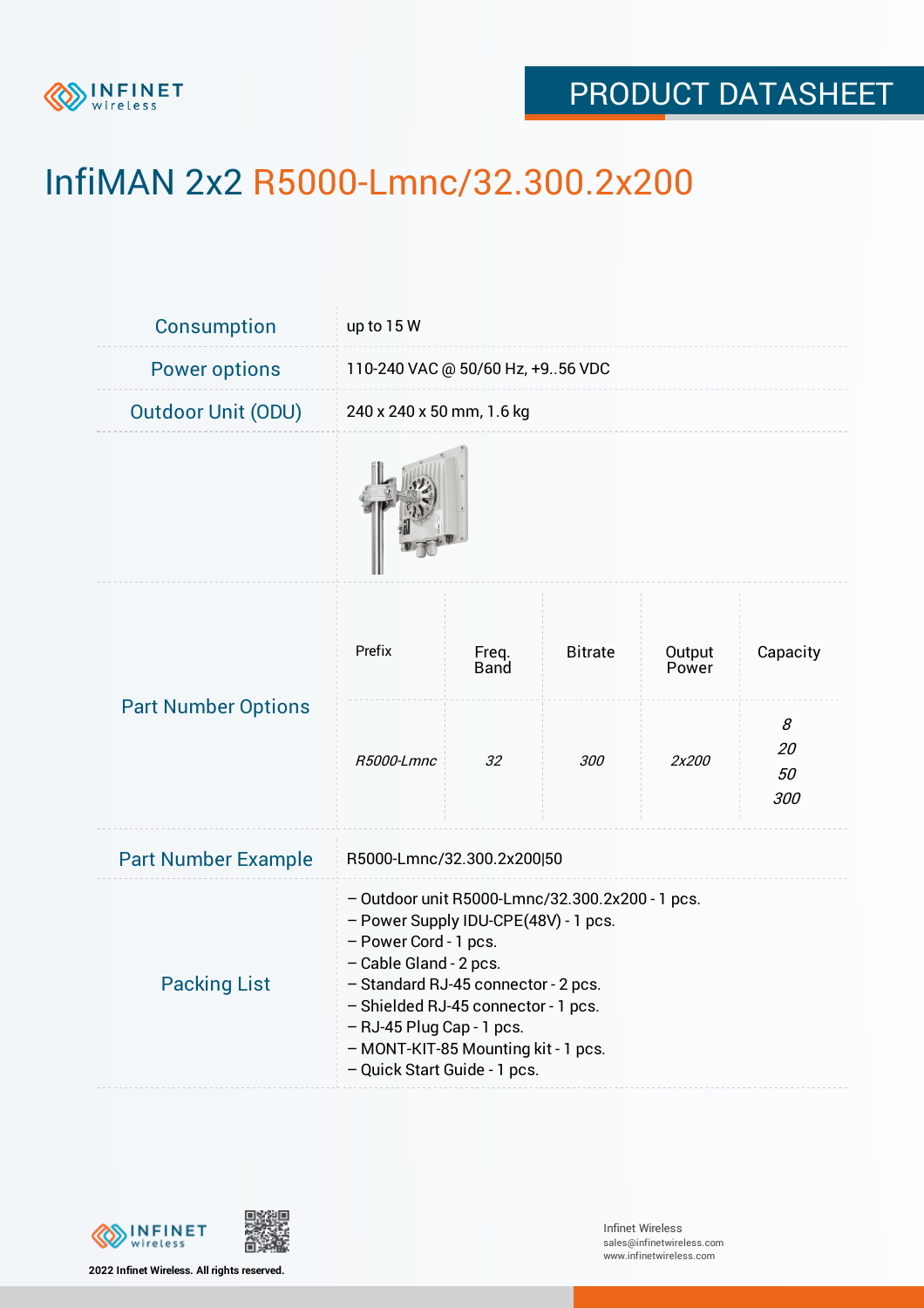

## PRODUCT DATASHEET

# InfiMAN 2x2 R5000-Lmnc/32.300.2x200

### Features

#### **RADIO**

- **Voice/RTP Aware Superpacketing**
- **DFS**
- **Automatic Bitrate Control** Þ
- Þ **Automatic Transmit Power Control**
- Þ **Automatic Distance Learning**
- Þ **Channel Time Adjustment**
- Þ **Spectrum Analyzer mode**
- Þ **Channel testing tools**

#### **NETWORKING**

- **Ethernet-over-IP and IP-over-IP tunneling**
- Þ **ARP protocol support**
- Þ **MAC/IP filtering**
- Þ **Full-fledged 2nd layer switch**
- Þ **RIPv2 / OSPFv2 /static routing**
- ۱ **L2/L3 Firewall**
- ١ **NAT (multipool, H.323-aware)**
- **DHCP client/server/relay**

#### **MANAGEMENT FEATURES**

- **Various Management Protocols: HTTPS, HTTP, Telnet, SSH, SNMP v1/2c/3 (MIB-II and proprietary MIBs)**
- **Graphical User Interface**
- **LED Indication: power status, wireless and wired link status, signal level**
- **Antenna alignment tool**
- ٠ **Automatic software update**
- **Online monitoring with proprietary EMS InfiMONITOR.**

#### **QUALITY-OF-SERVICE**

- **17 priority queues**
- **IEEE 802.1p support**
- **IP TOS / DiffServ support**
- ٠ **Full voice support**
- **Traffic limiting (absolute, relative, mixed)** ٠
- **Traffic redirection**